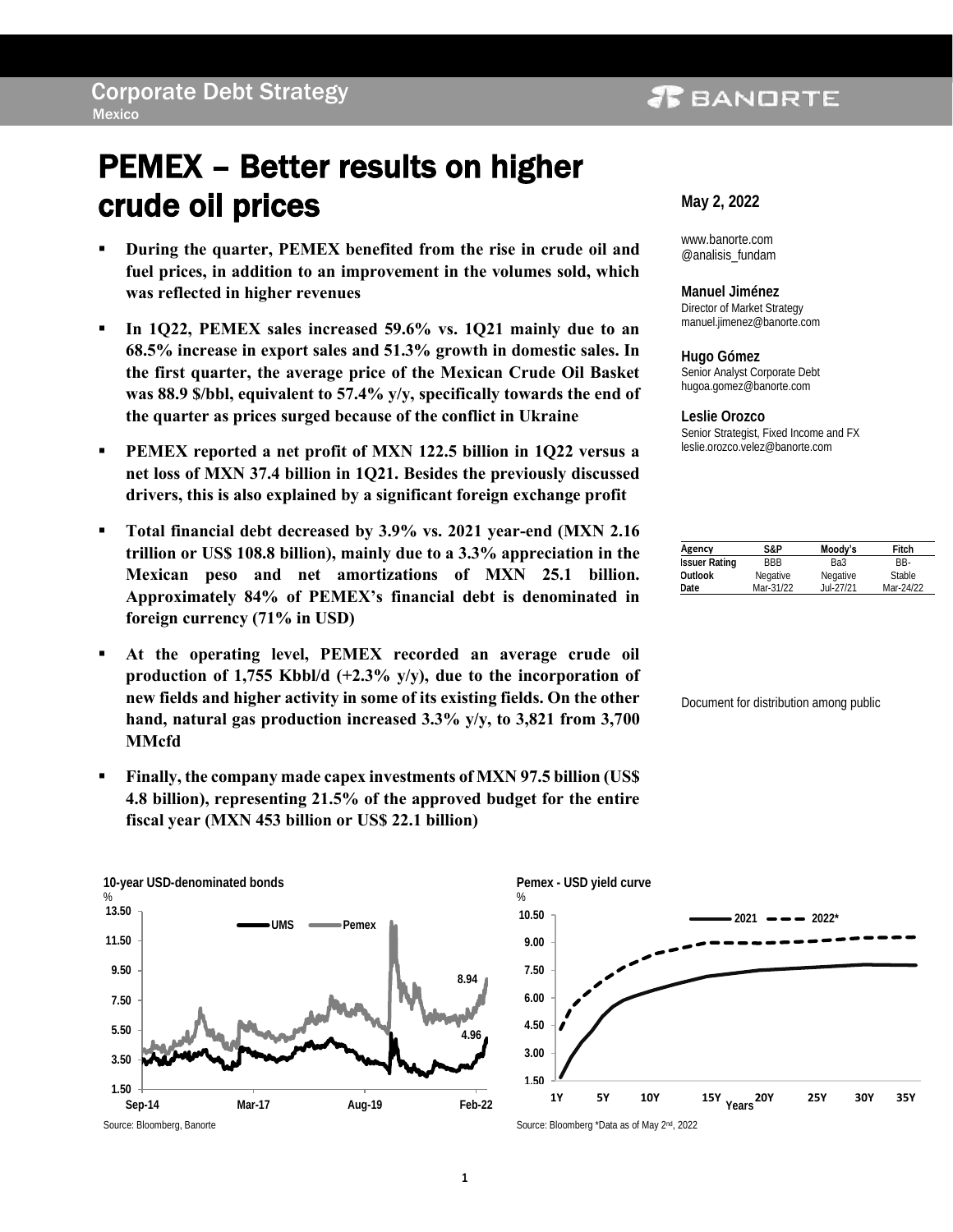## Operating Results

PEMEX registered average crude oil production of 1,755 Kbbl/d in 1Q22, equivalent to a 2.3% y/y increase. Sequentially, production increased marginally  $0.2\%$  q/q  $(+26.5\%$  in extra-light; -4.5% in light; and -2.2% in heavy crude-oil). It is worth noting that the quality of crude-oil increased by 146 Kbbl/d due to a greater output from the new field wells including Quesqui, Pokche, Tlamatini, Koban, Tuplico Profundo, Ixachi, as well as Madrefil and Ek-balam. However, the production of heavy crude-oil decreased 107 Kbbl/d because of technical failures in the operation and the natural decline of the mature Ku-Maloob-Zaap fields, from which the largest output has historically been obtained. Moreover, total natural gas production (not including nitrogen or business partner production) increased 3.3% compared with 1Q21 to 3,821 MMcfd. In quarterly terms, it printed a 2.7% gain. It is worth noting that 92% of the gas produced was used compared with 85% in 1Q21.



In infrastructure, 35 wells were finished, of which 26 are for development and 9 for exploration. Regarding the latter, studies carried out estimate a volume to be recovered of 233 MMboe of 3P reserves. Furthermore, PEMEX forecasts a surge of  $+5.3\%$  in output for 2022 vs  $+8.4\%$  in the previous quarter, while it foresees an increase of 6.6% and 4.6% for 2023 and 2024, respectively, reaching 2,063 Kbbl/d.



**PEMEX crude oil production and business plan** Thousand barrels per day (Kbbl/d)

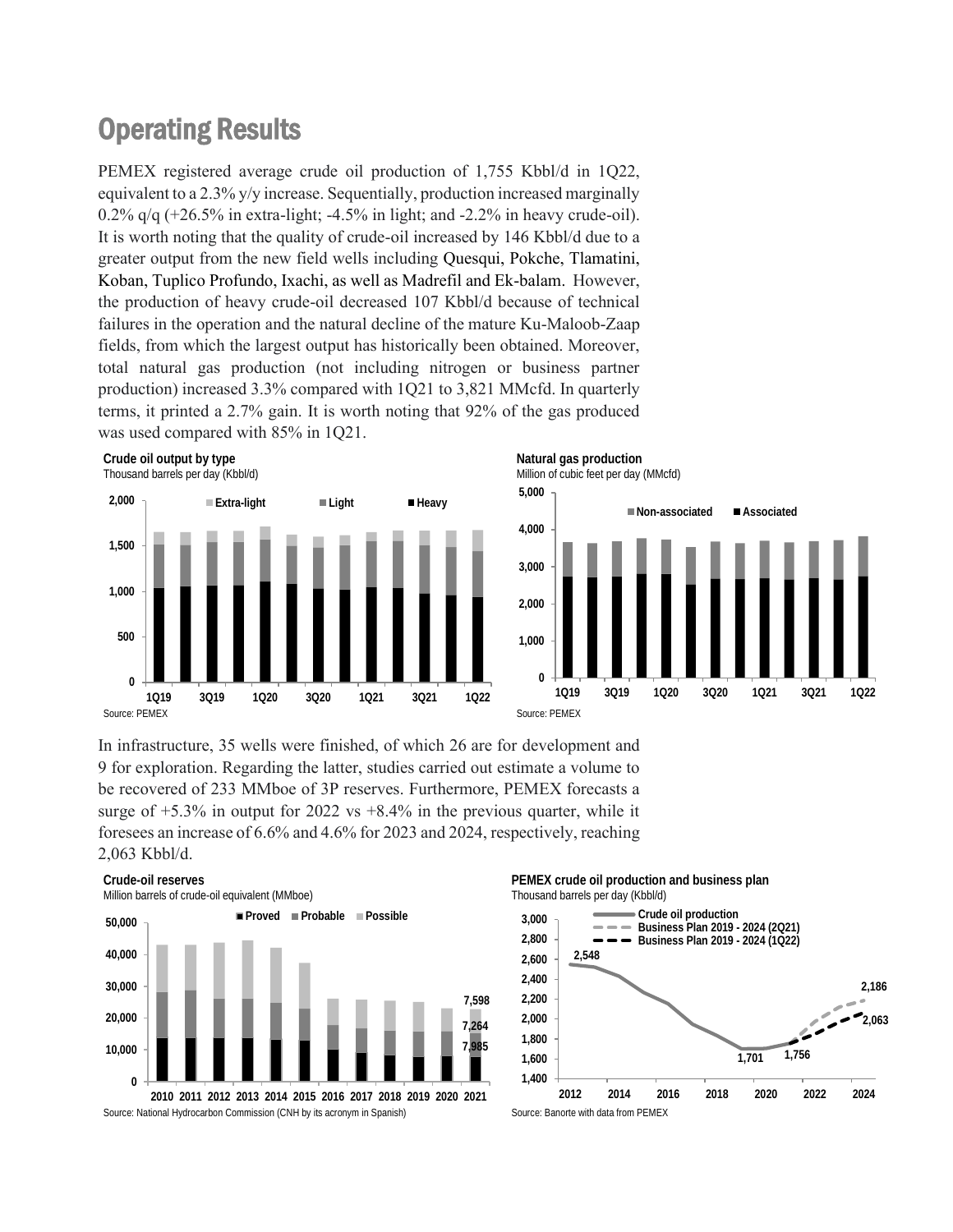### Financial Results

**Rising crude oil prices boosted company revenues.** During the quarter, geopolitical tensions were the main driver of crude oil prices –especially since Russia's invasion of Ukraine on February 24<sup>th</sup>, with international prices rising strongly throughout the first half of March–, albeit also from the recovery in global economic activity. In this sense, the price of the Mexican Crude Oil Basket during 1Q22 averaged 88.9 \$/bbl (+57.4% y/y). This is mainly due to import restrictions on Russian oil, a key global producer. This was partially offset by the US President's efforts to lessen the effect on prices through the new release of strategic reserves. Meanwhile, [OPEC+ maintained](https://www.banorte.com/cms/casadebolsabanorteixe/analisisyestrategia/estrategiasemanalrentafija/20220331_OPEC.pdf) its strategy of [gradually increasing production.](https://www.banorte.com/cms/casadebolsabanorteixe/analisisyestrategia/estrategiasemanalrentafija/20220331_OPEC.pdf) In 1Q22, PEMEX reported consolidated revenues of MXN 506.8 billion  $(+59.6\% \text{ vs. } 1Q21)$ . This were driven by: (1) A 51.3% increase in domestic sales due to higher gasoline and other hydrocarbon prices, as well as higher volumes sold; and (2) a 68.5% increase in export sales, driven by higher crude oil prices, while export volumes stood at 886 Mbbl/d, although partially offset by a decrease of 18.6% vs 1Q21.



**Mexican Crude Oil Basket Price** \$/bbl, quarterly average



**Increased profitability on higher operating leverage.** In 1Q22, cost of sales increased 79.9% y/y, including the effect of asset impairments (+49% excluding this effect). This was mainly explained by: (1) Higher fuel imports for resale due to the recovery in product demand, especially gasoline, diesel and natural gas; (2) a \$15.5 billion increase in taxes and duties on hydrocarbon extraction and exploration given the recovery in prices; and (3) a 65.0% decrease in fixed asset impairments. As a result, gross income reached MXN 197.7 billion  $(+36.6\% \text{ y/y})$ . Meanwhile, administrative expenses increased 12.7%, mainly due to higher net cost of employee benefit liabilities. In this period, the company reported EBITDA of MXN 206.2 billion (+94.4% vs. 1Q21), which is equivalent to a 730bps margin expansion to 40.7%, a level not seen since 1Q17, when it reported a margin of 42.4%.

**FX gains provided a strong boost to net income.** In this quarter, the peso appreciated 3.3% against the dollar when compared to 4Q21, resulting in a foreign exchange gain of MXN 61.8 billion. This, in turn, resulted in lower financial costs relative to an exchange loss of MXN 56.6 billion in 1Q21.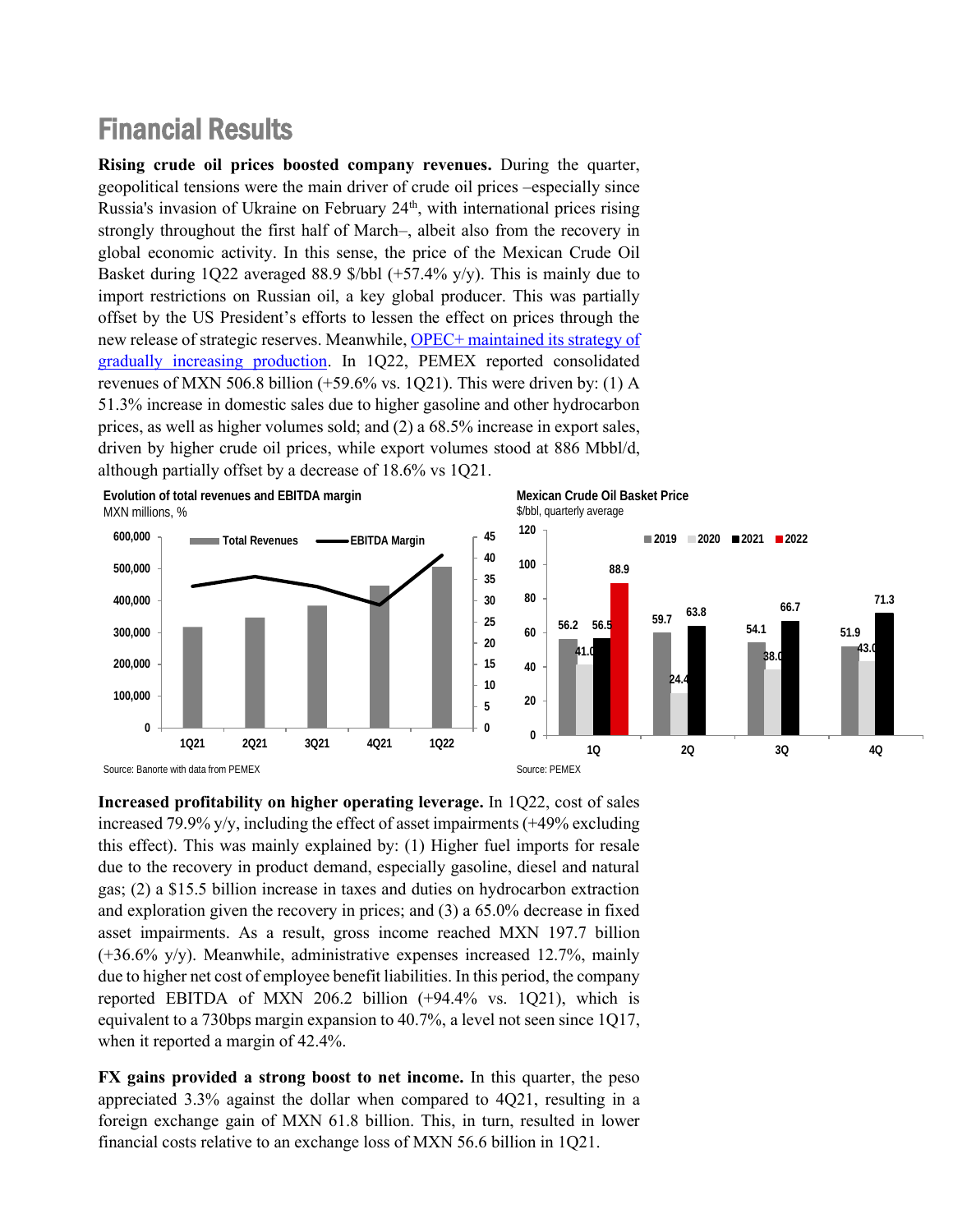In addition, the company reported a cost of MXN 7.8 billion (-21.9% vs. 1Q21) due to fair value adjustments in derivative instruments (cross-currency swaps). On taxes, the company recorded a cost of MXN 99.6 billion  $(+85.6\% \text{ y/y})$ mainly due to the recovery in the price of the Mexican Crude Oil Basket, despite a reduction in the Profit-Sharing Duty from 54% to 40% since the start of 2022. As a result, the company reported net income of MXN 122.4 billion vs a loss of MXN 37.4 billion in 1Q21.

**Few changes in Petróleos Mexicanos' debt profile.** PEMEX recorded a 3.9% reduction in total financial debt vs. the end of 2021, to MXN 2.2 trillion (\$108.1 billion). According to the company, financing activities in 2021 (including short-term bank loans) totaled MXN 235.1 billion, with total amortizations at MXN 260.2 billion. Approximately 84% of PEMEX's financial debt is in foreign currency, with 71% in dollars. It is important to note that 79% of financial debt is at a fixed rate and the remaining 21% is in floating rates. The following graphs shows changes in the maturity profile that the current administration has made.



**Management of liquidity facilities.** PEMEX has syndicated liquidity facilities, both in dollars and pesos, totaling up to \$ 7.7 billion and MXN 37 billion, respectively. At the end of 1Q22, the revolving credit lines were fully drawn down. On the other side of the balance sheet, the company reported cash of MXN 48.3 billion, representing a 36.9% decrease compared to 1Q21.

**Capital expenditures.** For 2022, PEMEX has an approved budget of MXN 453 billion in investing activities, representing  $+15.3\%$  y/y. As of 1Q22, the company has already executed MXN 97.5 billion, representing 21.5% of the approved budget. The approved annual CAPEX for 2022 is distributed as follows: (1) 80.4% in Exploration and Production to increase hydrocarbon extraction by accelerating the entry into operation of new fields; (2) 12.7% in Industrial Transformation, including resources (MXN 45 billion) for the new Dos Bocas refinery, and (3) the remaining 6.9% in Logistics and Corporate. The approved amount also includes MXN 22.7 billion for the acquisition of the Deer Park refinery.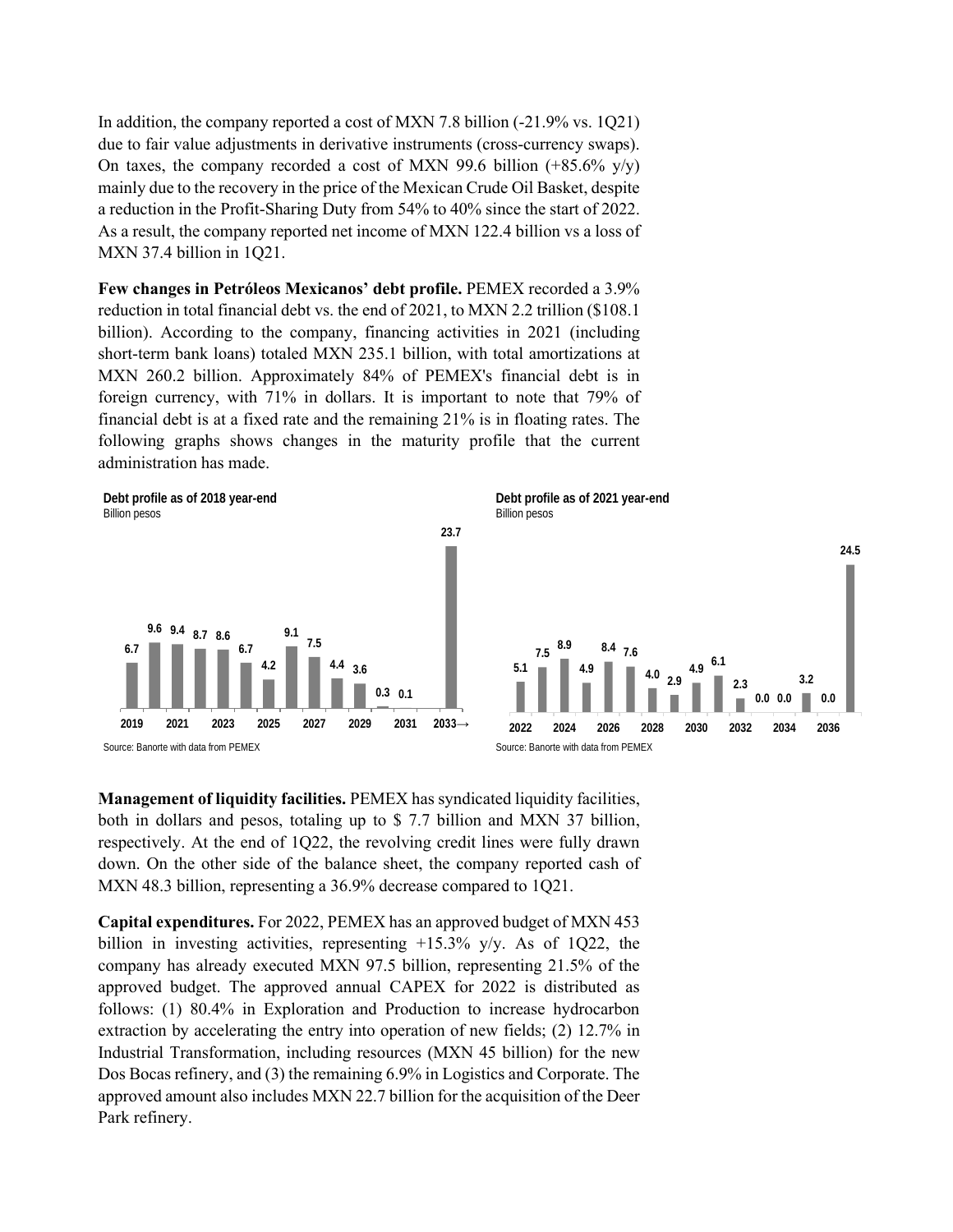#### **Income Statement** Million pesos

|                                             | 2019       | 2020       | 2021       | % $y/y$   | 1021      | 1022     | $%$ y/y   |
|---------------------------------------------|------------|------------|------------|-----------|-----------|----------|-----------|
| Total sales                                 | 1,403,474  | 953,730    | 1,496,785  | 56.9      | 317,553   | 506,795  | 59.6      |
| Domestic sales                              | 808,522    | 503,776    | 762,115    | 51.3      | 167,635   | 253,654  | 51.3      |
| Exports                                     | 585,831    | 445,234    | 729.698    | 63.9      | 148.970   | 250,950  | 68.5      |
| Services income                             | 9,122      | 4,720      | 4,973      | 5.4       | 948       | 2,191    | 131.0     |
| Cost of sales                               | 1,109,857  | 831,267    | 1,079,431  | 29.9      | 218,452   | 325,448  | 49.0      |
| Gross income (loss)                         | 216,644    | 111,720    | 422,833    | 278.5     | 145,731   | 197,687  | 35.7      |
| Transportation and distribution<br>expenses | 22,353     | 10.765     | 13,389     | 24.4      | 3,098     | 3,309    | 6.8       |
| Administrative expenses                     | 130,053    | 145.854    | 150,368    | 3.1       | 33,550    | 38,010   | 13.3      |
| Operating income (loss)                     | 69,851     | $-34,501$  | 275,585    | <b>NA</b> | 111,408   | 184,451  | 65.6      |
| Financial cost                              | (147, 957) | (145, 759) | (145,803)  | 0.0       | (37,050)  | (29,506) | <b>NA</b> |
| Financial income                            | 24,449     | 13,259     | 29,376     | 121.6     | 10,322    | 13,014   | 26.1      |
| Income (cost) due to fin. derivatives       | (18, 512)  | 4,611      | (25, 224)  | ΝA        | (9,932)   | (7, 751) | <b>NA</b> |
| Foreign exchange profit (loss)              | 86,986     | (129, 106) | (45,580)   | <b>NA</b> | (56, 604) | 61,802   | <b>NA</b> |
| Income before taxes and duties              | 13,664     | (295, 181) | 85,244     | <b>NA</b> | 16,301    | 222,074  | <b>NA</b> |
| Taxes and duties                            | 359,800    | 185,785    | 309,607    | 66.6      | 53,659    | 99,580   | 85.6      |
| <b>Duties</b>                               | 347,822    | 154,938    | 308,783    | 99.3      | 61,217    | 95,559   | 56.1      |
| Comprehensive income (loss)                 | (346, 135) | (480,966)  | (224, 363) | <b>NA</b> | (37, 358) | 122,494  | <b>NA</b> |
| <b>EBITDA</b>                               | 339,259    | 182,478    | 487,915    | 167.4     | 106,069   | 206,225  | 94.4      |
| EBITDA margin (%)                           | 24.2       | 19.1       | 32.6       |           | 33.4      | 40.7     |           |

Source: Banorte with data from PEMEX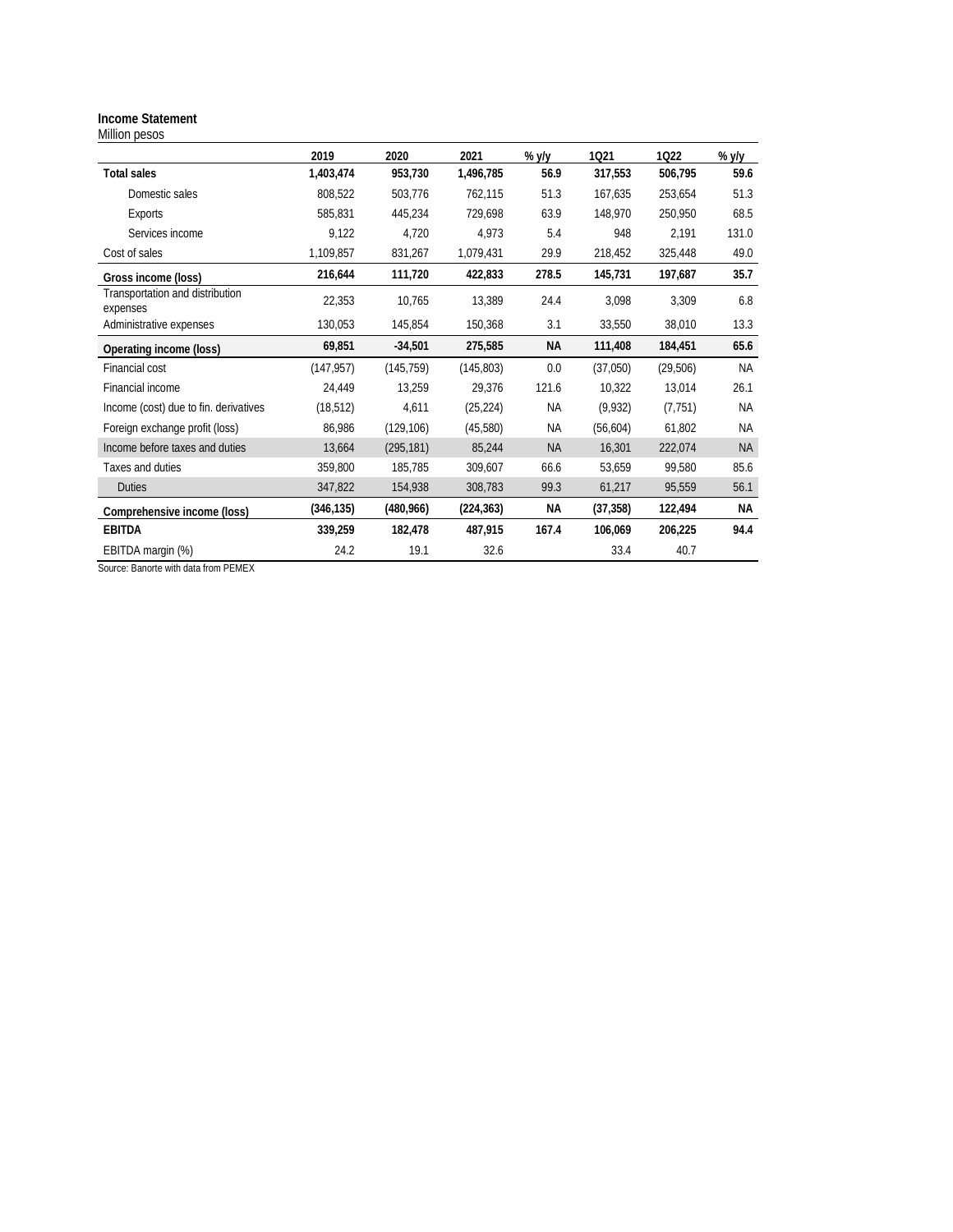# Credit Ratings

**Ratings by Agency Notches** 

|                                       |                      |                               | Moody's Investor | <b>HR Ratings</b> |
|---------------------------------------|----------------------|-------------------------------|------------------|-------------------|
| Agency                                | <b>Fitch Ratings</b> | <b>S&amp;P Global Ratings</b> | Service          |                   |
| <b>Issuer Rating - Global Scale</b>   | BB-                  | <b>BBB</b>                    | Ba3              | $HR BBB+ (G)$     |
| <b>Issuer Rating - National Scale</b> | <b>Withdrawn</b>     | mxAAA                         | A3.mx            | <b>HRAAA</b>      |
| Outlook                               | <b>Stable</b>        | Negative                      | Negative         | Stable            |
| Standalone credit profile             | CCC-                 | $CCC +$                       | caa3             | <b>NA</b>         |
| Date                                  | Mar/24/22            | Mar/21/22                     | Jul/27/21        | Apr/28/22         |

Source: Banorte with data from rating agencies

**Credit quality.** On April 28th, 2022, HR Ratings affirmed PEMEX's rating at 'HR AAA' and the global rating at 'HR BBB+ (G)'. They also changed the outlook to Stable from Negative. According to the agency, the ratification and outlook change was based on the rating action on Mexico's sovereign rating, due to the *de facto* sovereign status that the agency considers that Pemex's debt maintains given the support shown by the Government Federal through contributions for debt payments, capital investments and fiscal support.

Also, on March 24<sup>th</sup>, 2022, Fitch affirmed Pemex's rating at 'BB-' with a Stable outlook. According to the agency, PEMEX's ratings reflect moderate linkage to Mexico's (BBB-/Stable) credit quality coupled with a weak Standalone Credit Profile (SCP), which Fitch Ratings believe is commensurate with a 'ccc-'. The SCP reflects PEMEX's elevated and rising leverage, limited financial flexibility, high tax burden and high investment needs to maintain production and replenish reserves.

**Upcoming credit rating actions**. We do not discard changes on PEMEX's ratings following similar actions on the sovereign –Moody's possibly–, despite recent ratifications from S&P and Fitch, as well as HR Ratings's outlook change. According to the agencies, current ratings reflect the high sensibility to oil prices given its limited financial flexibility margin –low liquidity and high leverage–, as well as support shown by the Federal Government through capital contributions and other actions, as well as the relevance that PEMEX has as an important revenue source for the country. Likewise, the expectation of a continuous generation of negative free cash flow, weak credit metrics, high leverage and a low level of investment in exploration and production keep pressuring its credit level.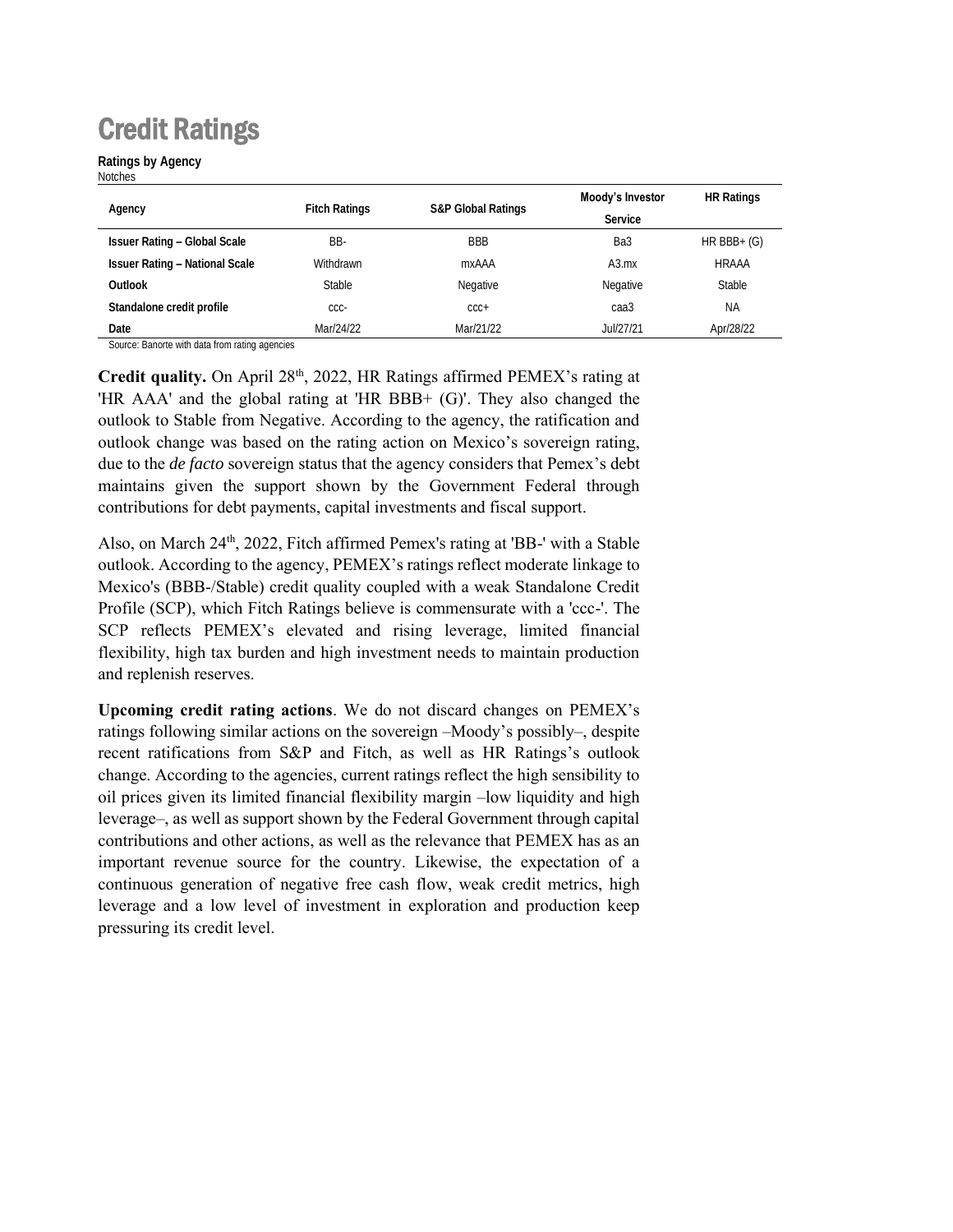## PEMEX on the market

**PEMEX is the leading issuer in the domestic market.** Despite its low issued volume in recent years, PEMEX is the main issuer in the long-term corporate market with 11.2% of the outstanding amount, equivalent to MXN 130.3 billion. Below, the main characteristics of local issuances, including the evolution of spreads.

| Million pesos, %, bps |                   |                  |                         |                |              |               |                |        |       |        |                   |
|-----------------------|-------------------|------------------|-------------------------|----------------|--------------|---------------|----------------|--------|-------|--------|-------------------|
| <b>Issue</b>          | <b>Issue Date</b> | Maturity<br>date | <b>Issued</b><br>Amount | Out.<br>Amount | Coupon       | Face<br>Value | Clean<br>Price | Price  | Yield | Spread | 10 Var.<br>Spread |
| 95PEMEX19             | Dec/23/19         | Dec/16/24        | 5.100                   | 5.100          | TIIE-28 + 1% | 100.0         | 99.32          | 99.77  | 8.04  | 1.28   | 0.00              |
|                       |                   |                  |                         |                |              |               |                |        |       |        |                   |
| 95PEMEX13-2           | Sep/26/13         | Sep/12/24        | 10,400                  | 10.400         | FIXFD: 7.19% | 100.0         | 93.19          | 94.11  | 10.46 | 1.43   | $-0.21$           |
| 95PEMEX14-2           | Nov/27/14         | Nov/12/26        | 8,301                   | 8,301          | FIXED: 7.47% | 100.0         | 88.16          | 91.58  | 10.80 | 1.73   | $-0.94$           |
|                       |                   |                  |                         |                |              |               |                |        |       |        |                   |
| 95PFMFX12U            | Nov/29/12         | May/11/28        | 3,500                   | 5.178          | UDIS: 3.02%  | 731.3         | 627.20         | 637.32 | 5.82  | 1.82   | $-0.29$           |
| 95PFMFX14U            | Jan/30/14         | Jan/15/26        | 3.000                   | 4,223          | UDIS: 3.94%  | 731.3         | 692.47         | 700.64 | 5.52  | 1.56   | $-0.25$           |
| 95PEMEX15U            | Sep/30/15         | Sep/5/35         | 6,043                   | 8,167          | UDIS: 5.23%  | 731.3         | 691.20         | 695.45 | 5.82  | 1.82   | $-0.31$           |
| $C = 0.0000$          |                   |                  |                         |                |              |               |                |        |       |        |                   |

Source: Banorte, PIP as of May 2<sup>nd</sup>, 2022.

**Local Bonds**



**Spreads Evolution– Unsecured Fixed Rate**



**Spreads Evolution – Unsecured Real Fixed Rate**  $(% )$ 

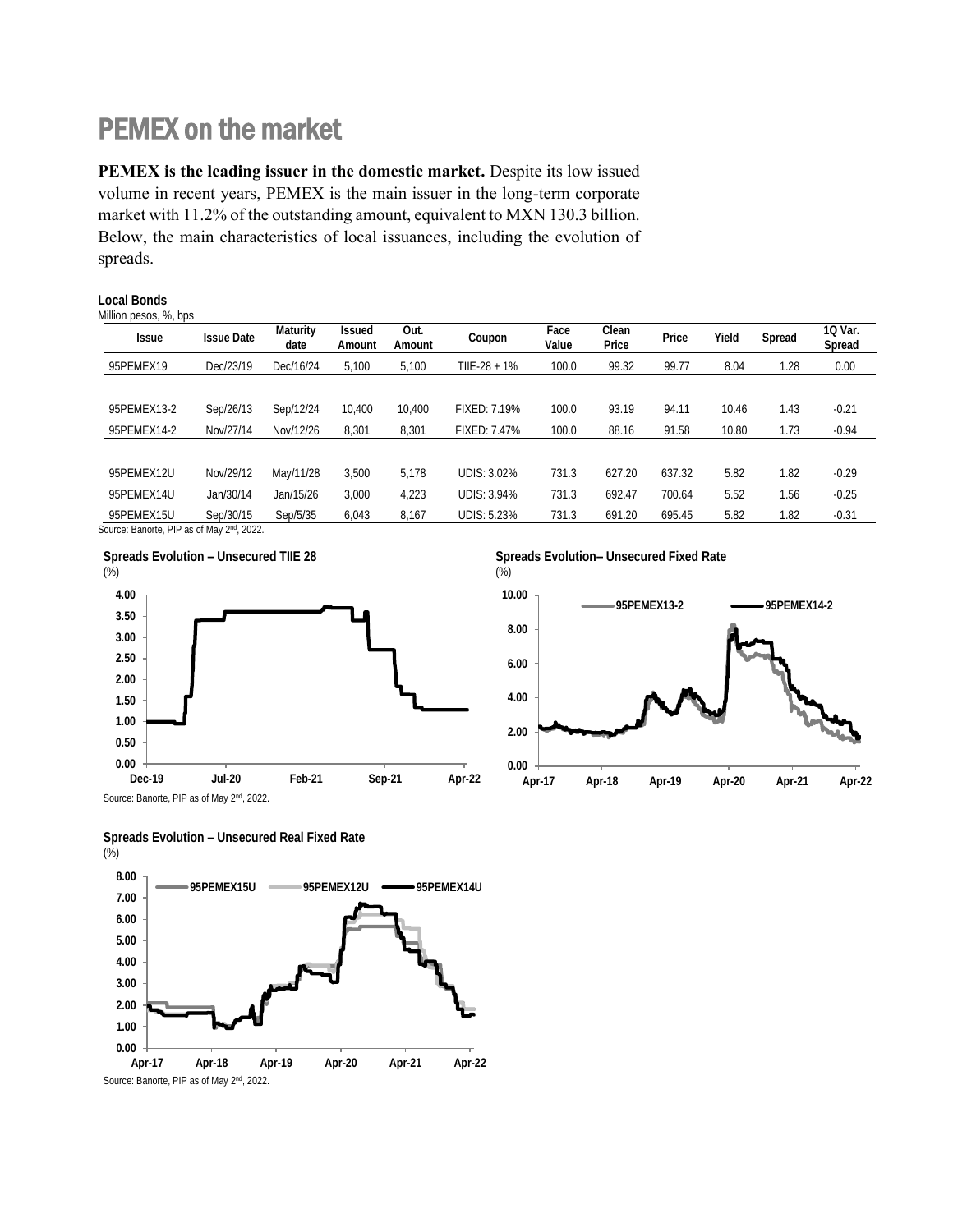**PEMEX reflects a higher perception of risk relative to peers.** The 10-year PEMEX on-the-run bond (see cover chart) traded between 6.71% and 7.84% during the first quarter of the year, closing March at 7.33%. It is worth noting that the war in Ukraine had a significant impact on this security's dynamics, trading now at 8.94%. This is equivalent to highs not seen since May 2020 and is 263bps above the closing level of 2021. Additionally, the spread between this tenor and 10-year UMS stands at 400bps. This print is higher than the 5-year average of 295bps, although it remains far from the levels seen at the beginning of the pandemic of 790bps, when PEMEX's bond reached historical highs above 12.00%.

Meanwhile, PEMEX's 5-year CDS rose to 15-months highs, reaching 465bps and increasing 153bps so far this year because of a perception of greater risk. On the contrary, the 5-year CDS of Petrobras, the Brazilian oil company, stands at 273bps with a stable operation, only 13bps above the close of 2021. Under these dynamics, the spread between PEMEX and Petrobras has widened to 192bps from 52bps at the end of the previous year, mainly on PEMEX's greater sensitivity to the current backdrop.

**Oil companies in Latam**

| Basis points, data as of May 2 <sup>nd</sup> , 2022 |               |            |           |            |     |       |               |  |  |
|-----------------------------------------------------|---------------|------------|-----------|------------|-----|-------|---------------|--|--|
|                                                     | Credit rating |            |           |            | CDS |       | Spread vs UST |  |  |
|                                                     | Moody's       | S&P        | Fitch     | 5Y         | 10Y | 5Y    | 10Y           |  |  |
| Pemex<br>(Mexico)                                   | Ba3           | <b>BBB</b> | BB-       | 465        | 509 | 473   | 596           |  |  |
| Ecopetrol<br>(Colombia)                             | Baa3          | $BB+$      | $BB+$     |            |     | 278   | 405           |  |  |
| Petrobras<br>(Brazil)                               | Ba2           | BB-        | BB-       | 273        | 369 | 251   | 301           |  |  |
| YPF<br>(Argentina)                                  | Caa3          | $CCC +$    | CCC       | $\sim$ $-$ |     | 1.169 | 1.044         |  |  |
| <b>PDVSA</b><br>(Venezuela)                         | <b>WR</b>     | <b>NR</b>  | <b>WD</b> |            |     |       |               |  |  |

Source: Banorte with data from Bloomberg Source: Bloomberg Source: Bloomberg Source: Bloomberg

**5-year CDS of oil companies in Latam** Basis points

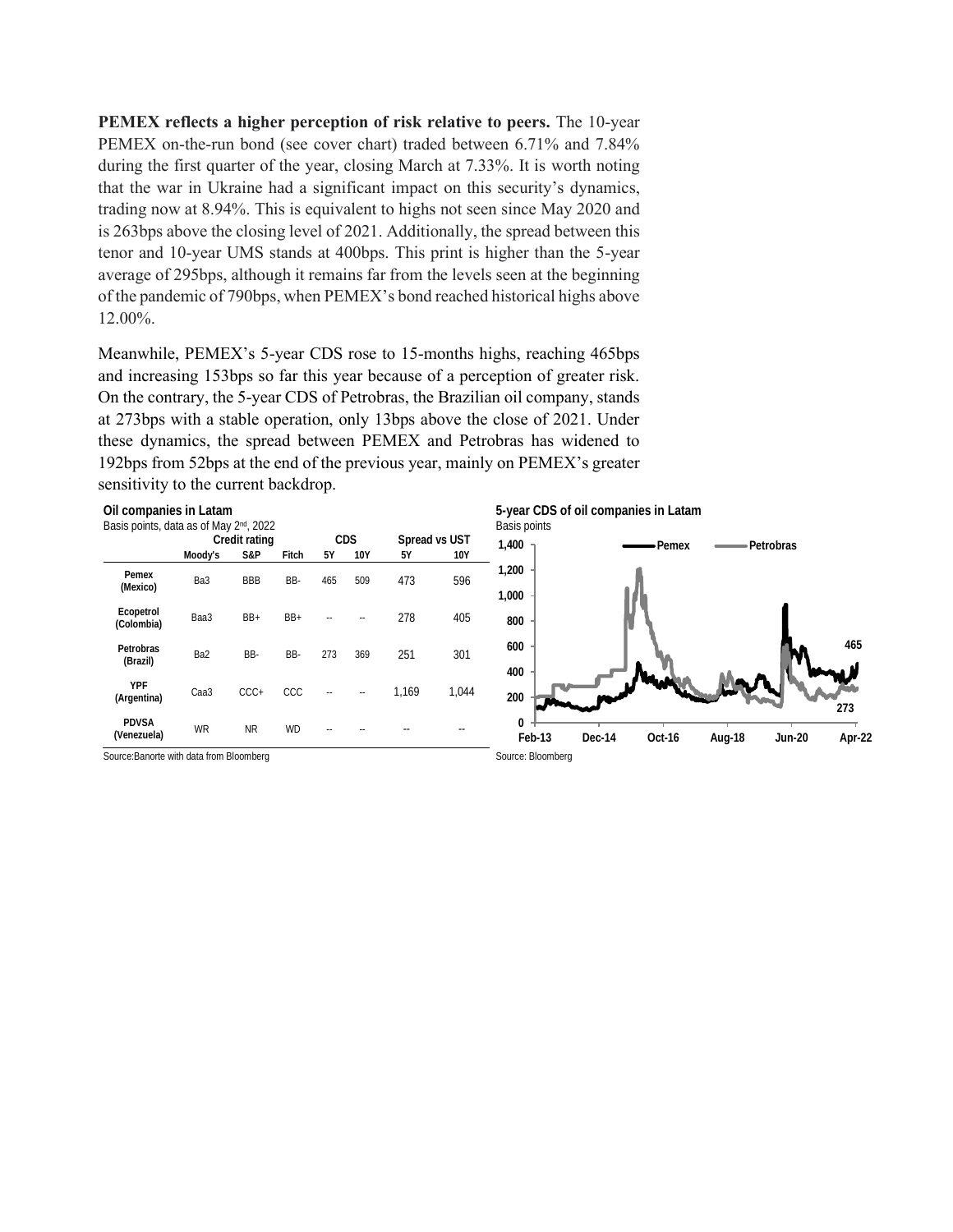#### **Certification of Analysts.**

**We, Alejandro Padilla Santana, Juan Carlos Alderete Macal, Alejandro Cervantes Llamas, Manuel Jiménez Zaldívar, Marissa Garza Ostos, Katia Celina Goya Ostos, Francisco José Flores Serrano, José Luis García Casales, Víctor Hugo Cortes Castro, José Itzamna Espitia Hernández, Carlos Hernández García, David Alejandro Arenas Sánchez, Leslie Thalía Orozco Vélez, Hugo Armando Gómez Solís, Yazmín Selene Pérez Enríquez, Miguel Alejandro Calvo Domínguez, Daniela Olea Suárez, Gerardo Daniel Valle Trujillo, Luis Leopoldo López Salinas, Isaías Rodríguez Sobrino, Paola Soto Leal, Oscar Rodolfo Olivos Ortiz, Daniel Sebastián Sosa Aguilar and Salvador Austria Valencia certify that the points of view expressed in this document are a faithful reflection of our personal opinion on the company (s) or firm (s) within this report, along with its affiliates and/or securities issued. Moreover, we also state that we have not received, nor receive, or will receive compensation other than that of Grupo Financiero Banorte S.A.B. of C.V for the provision of our services.**

#### **Relevant statements.**

**In accordance with current laws and internal procedures manuals, analysts are allowed to hold long or short positions in shares or securities issued by companies that are listed on the Mexican Stock Exchange and may be the subject of this report; nonetheless, equity analysts have to adhere to certain rules that regulate their participation in the market in order to prevent, among other things, the use of private information for their benefit and to avoid conflicts of interest. Analysts shall refrain from investing and holding transactions with securities or derivative instruments directly or through an intermediary person, with Securities subject to research reports, from 30 calendar days prior to the issuance date of the report in question, and up to 10 calendar days after its distribution date.**

#### **Compensation of Analysts.**

Analysts' compensation is based on activities and services that are aimed at benefiting the investment clients of Casa de Bolsa Banorte and its subsidiaries. Such compensation is determined based on the general profitability of the Brokerage House and the Financial Group and on the individual performance of each analyst. However, investors should note that analysts do not receive direct payment or compensation for any specific transaction in investment banking or in other business areas.

#### **Last-twelve-month activities of the business areas.**

*Grupo Financiero Banorte S.A.B. de C.V., through its business areas, provides services that include, among others, those corresponding to investment banking*  and corporate banking, to a large number of companies in Mexico and abroad. It may have provided, is providing or, in the future, will provide a service such as *those mentioned to the companies or firms that are the subject of this report. Casa de Bolsa Banorte or its affiliates receive compensation from such corporations in consideration of the aforementioned services.*

*Over the course of the last twelve months, Grupo Financiero Banorte S.A.B. C.V., has not obtained compensation for services rendered by the investment bank or by any of its other business areas of the following companies or their subsidiaries, some of which could be analyzed within this report.*

#### **Activities of the business areas during the next three months.**

Casa de Bolsa Banorte, Grupo Financiero Banorte or its subsidiaries expect to receive or intend to obtain revenue from the services provided by investment banking or any other of its business areas, by issuers or their subsidiaries, some of which could be analyzed in this report.

#### **Securities holdings and other disclosures**.

As of the end of last quarter, Grupo Financiero Banorte S.A.B. of C.V. has not held investments, directly or indirectly, in securities or derivative financial instruments, whose underlying securities are the subject of recommendations, representing 1% or more of its investment portfolio of outstanding securities or 1 % of the issuance or underlying of the securities issued.

None of the members of the Board of Grupo Financiero Banorte and Casa de Bolsa Banorte, along general managers and executives of an immediately below level, have any charges in the issuers that may be analyzed in this document.

The Analysts of Grupo Financiero Banorte S.A.B. of C.V. do not maintain direct investments or through an intermediary person, in the securities or derivative instruments object of this analysis report.

#### **Guide for investment recommendations.**



Even though this document offers a general criterion of investment, we urge readers to seek advice from their own Consultants or Financial Advisors, in order to consider whether any of the values mentioned in this report are in line with their investment goals, risk and financial position.

#### *Determination of Target Prices*

For the calculation of estimated target prices for securities, analysts use a combination of methodologies generally accepted among financial analysts, including, but not limited to, multiples analysis, discounted cash flows, sum-of-the-parts or any other method that could be applicable in each specific case according to the current regulation. No guarantee can be given that the target prices calculated for the securities will be achieved by the analysts of Grupo Financiero Banorte S.A.B. C.V, since this depends on a large number of various endogenous and exogenous factors that affect the performance of the issuing company, the environment in which it performs, along with the influence of trends of the stock market, in which it is listed. Moreover, the investor must consider that the price of the securities or instruments can fluctuate against their interest and cause the partial and even total loss of the invested capital.

*The information contained hereby has been obtained from sources that we consider to be reliable, but we make no representation as to its accuracy or completeness. The information, estimations and recommendations included in this document are valid as of the issue date, but are subject to modifications and changes without prior notice; Grupo Financiero Banorte S.A.B. of C.V. does not commit to communicate the changes and also to keep the content of this document updated. Grupo Financiero Banorte S.A.B. of C.V. takes no responsibility for any loss arising from the use of this report or its content. This document may not be photocopied, quoted, disclosed, used, or reproduced in whole or in part without prior written authorization from Grupo Financiero Banorte S.A.B. of C.V***.**